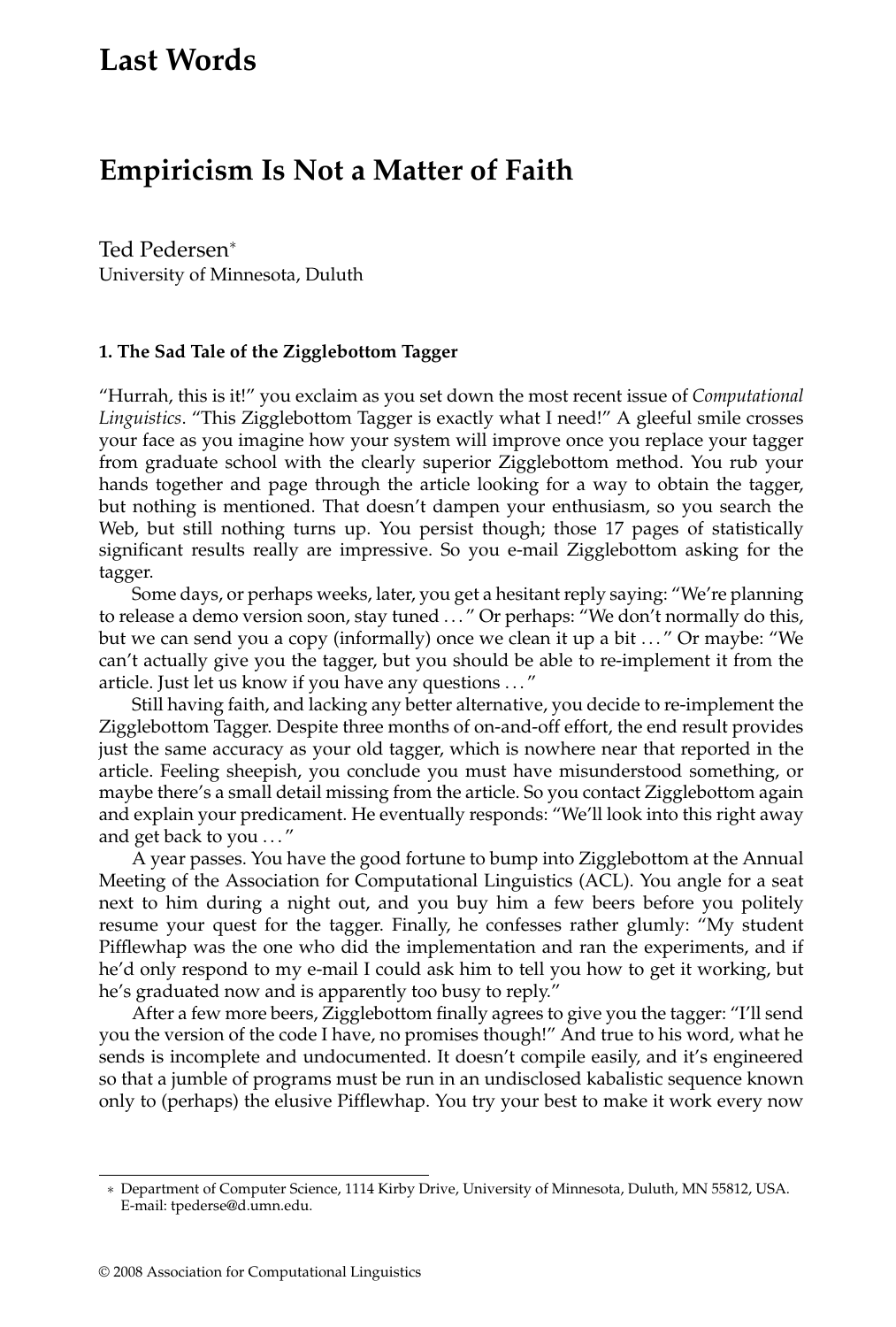and then for a few months, but eventually you give up, and go back to using the same old tagger you used before.

#### **2. The Paradox of Faith-Based Empiricism**

The tale of the Zigglebottom Tagger is one of disappointment, not just for you but also for Zigglebottom himself. While his work achieved publication, it must gnaw at his scientific conscience that he can't reproduce his own results. The fact that you can't reproduce those results either raises questions, but those are resolved with a shrug of your shoulders and by giving the benefit of the doubt to Zigglebottom. He's not a fraud; there's just some crucial detail that is neither recorded in the article nor in the software, which can't be installed and run in any case.

The problem here is not the Zigglebottom article; as a community we accept that our publications don't provide enough space to describe our elaborate 21st century empirical methods in sufficient detail to allow for re-implementation and reproduction of results. This is true despite the generous page allowances in *Computational Linguistics* and even more so in our much more constrained conference proceedings.

What's really missing is the software that produced the results that convinced the reviewers the article should be published. This is particularly troubling given the highly empirical nature of the work reported in so many of our publications. We publish page after page of experimental results where apparently small differences determine the perceived value of the work. In this climate, convenient reproduction of results establishes a vital connection between authors and readers.

Our community expects published papers to be rigorously reviewed and made available via open access as soon as possible (e.g., via the ACL Anthology<sup>1</sup>). We expect the supporting corpora and lexical resources will be made available even if at some cost (e.g., via the Linguistic Data Consortium<sup>2</sup>). Yet, we do not have the same expectations regarding our software. While we have table after table of results to pore over, we usually don't have access to the software that would allow us to reproduce those results. This cuts to the core of whether we are engaged in science, engineering, or theology: Scientists reproduce results; engineers build impressive and enduring artifacts; and theologians muse about what they believe but can't see or prove.

Before you judge the analogy with theology as being too harsh, conduct the following experiment. Randomly select one of your own publications from a year or two ago and think about what would be involved in reproducing the results. How long would it take, assuming you would be able to do it? If you can't reproduce those results, why do you believe them? Why should your readers?

Our inability to reproduce results leads to a debilitating paradox, where we as reviewers and readers accept highly empirical results on faith. We do this routinely, to the point where we seem to have given up on the idea of being able to reproduce results. This is the natural consequence of faith-based empiricism, and the only way to fight that movement is with a little bit of heresy. Let's not accept large tables of empirical results on faith, let's insist that we be able to reproduce them exactly and conveniently. Let's insist that we are scientists first and foremost, and agree that this means that we must be able to reproduce each other's results.

<sup>1</sup> www.aclweb.org/anthology/.

<sup>2</sup> www.ldc.upenn.edu/.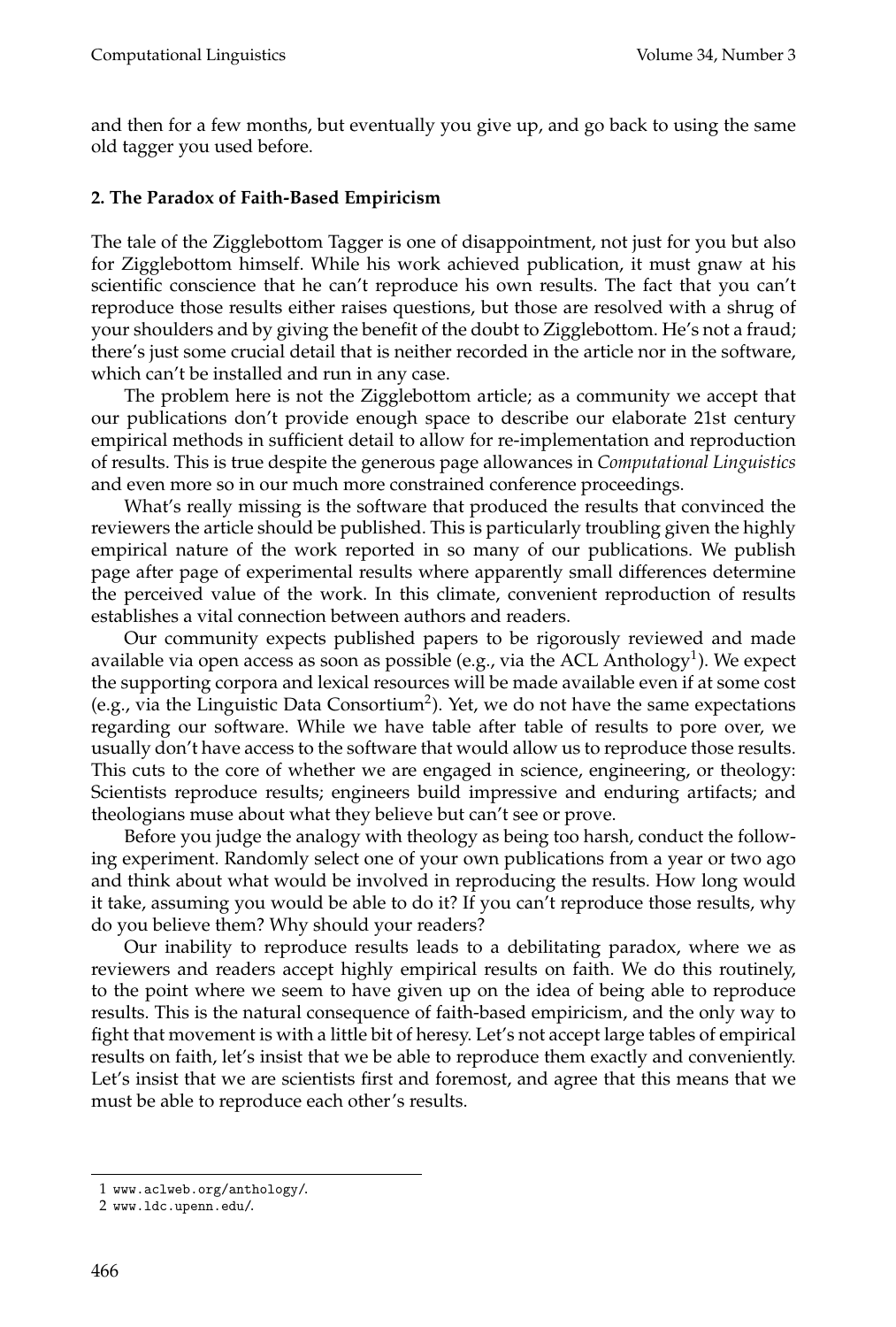## **3. A Heretic's Guide to Reproducibility**

In many cases the failure to release software that allows results to be reproduced is not a conscious decision, but rather unintentional fallout from how we manage projects and set priorities in guiding our careers. What follows are a few simple ideas that any researcher can adopt to make it much easier (and more likely) to produce software that can not only be released but that will allow users to reproduce results with minimal effort. As more of us use and release such software, our expectations as a community will rise, and we'll eventually see software releases as a natural part of the publication process, much as we now view data sharing.

### **3.1 Release Early, Release Often**

The single greatest barrier to releasing software is that we don't think about doing it early enough. It's only when we get that first e-mail asking for the implementation of a method discussed in *Computational Linguistics* that the issue arises, and by then it's too late. At that point the task of converting our code into a well-documented and easy to use package is often nearly impossible.

Beyond difficulties caused by poor documentation, the passage of time, and turnover in project members, there can even be legal concerns. When projects do not plan to release software, it's often the case that system development will include stages based on helter-skelter cutting and pasting of code from other sources. The effect of this is to erase all traces of the origin of that code and the terms under which it was made available. Once you have gone down this route, it's very hard to consider releasing the resulting software.

However, if you plan from the start to distribute your software, you will inevitably be guided by considerations that are important to your potential audience. You will choose licenses, hardware platforms, and programming languages that avoid any obvious barriers to distribution and use. You will develop an infrastructure of Web services, software repositories, and mailing lists that will evolve with your project. You will avoid haphazard development methodologies that lead to disorganized and impossible-tomaintain code. The prospect of having actual external users of your software will inspire a discipline and orderliness on your development and deployment processes that will likely result in much better software than if you developed it for internal use only.

It is true that releasing software that is both usable and reliable requires a strong hand to guide system development, and that's a skill that many researchers don't *think* they have. However, it's really quite simple to develop. All you must do is play the part of a demandingyet naive client from time to time from the very start of the project. Insist that the code be easy to install and use and that the results that come from it be easy to understand and absolutely reproducible. If the project is too large for you to play this role yourself, assign it to one or more members of your team, and make sure they play the part as if they are a new user encountering the system for the first time.

If you do this from the beginning of a project it takes surprisingly little time, and you end up with much better documentation and software, and a system that can be easily and conveniently used to reproduce results both by outside users and by yourself after the passage of some time.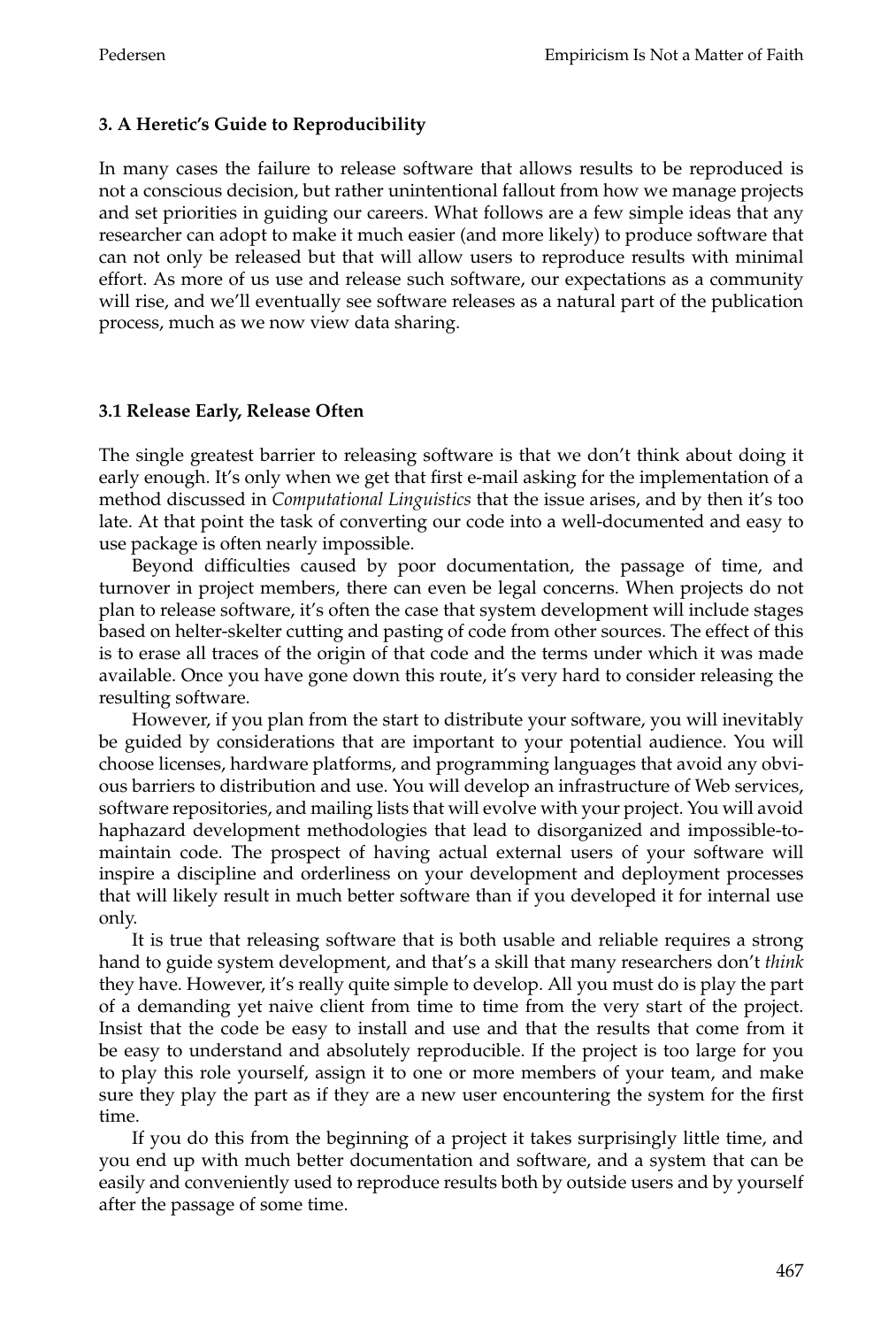#### **3.2 Measure Your Career in Downloads and Users**

Researchers sometimes fall into the trap of seeing software and reproduction of results as frills, and not essential components in their career development: "As much as I would like to, I don't have the time to produce distributable code. Besides, my promotion will be based on publications and grants, not software releases ..."

This suggests that you can either spend your time creating and releasing software, or you can spend it writinggrant proposals and papers, but not both. This overlooks a very happy side-effect that comes from creating releasable code—you will be more efficient in producing new work of your own since you can easily reproduce and extend your own results.

There is also a danger that this attitude will evolve over time into a self-perpetuating cycle: "I've worked on this for X years, why would I just give it away?" This ignores the fact that "giving it away" will make it easier for others to use your work, because if you don't make your code available, who is really going to spend years re-implementing what you did?

Webber (2007) draws attention to the amount of time our community wastes in writing and reviewing papers that are rejected and eventually abandoned. In a similar vein, we should all think about the time we cost our community when we don't release software and make anyone who is interested in using or validating our work do their own implementation.

If software is released publicly under one of the standard licenses that protects your copyright (e.g., the GNU General Public License<sup>3</sup> or the Mozilla Public License<sup>4</sup>) then there is little danger of your work being misappropriated, and you will build a reservoir of good will within our community. Most users don't want to steal from you; they simply want to use your code to build their own system while giving you all the credit that is your due. As your software acquires a following, you can use that as a foundation for offering tutorials and workshops and other means of dissemination that will increase your visibility in the research community, thereby enhancing the credibility and impact of the work you have done.

#### **3.3 Ensure Project Survivability By Releasing Software**

Released software can allow your project to sustain itself despite turnover in personnel and the passage of time. There is no greater satisfaction than opening up a software release that has not been used for a few years and immediately being able to start producing meaningful results, without having to reverse engineer it or trace through code line by line. The more time passes, the more you become just like every other potential user of your software; so, as you are creatingit, remember that in a few years your memory of all the details that now seem so obvious will have faded, and you will be grateful for a job well done, and that will translate into time saved as you begin to use that software again.

Imagine meeting with a new project member and being able to say: "Go download this software, read the documentation, install it, run the script that reproduces our ACL experiments, and then we can start talking tomorrow about how you are going to extend that work . . . " This lowers the bar for entry to your project for new colleagues, and saves

<sup>3</sup> www.gnu.org/copyleft/gpl.html.

<sup>4</sup> www.mozilla.org/MPL/.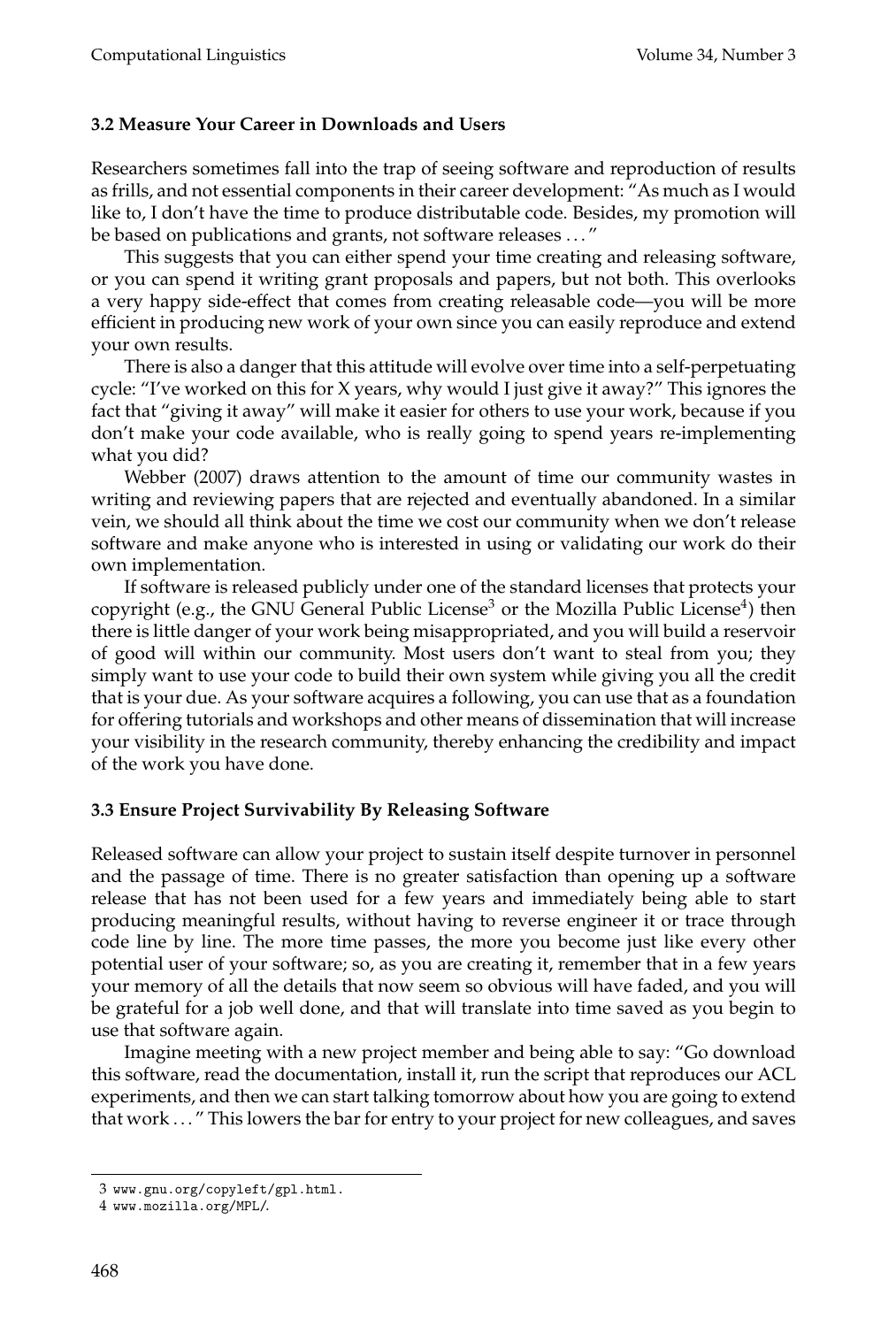your existing team considerable time when introducing a new member to the work of your group.

Although you won't spend much time thinking about it at the start of a project, your students will graduate, post-docs will move on, employees will resign, and you might even find a better job somewhere. Having publicly released software helps clarify what rights former project members have once they have left a project. This is a painfully murky area, and it can lead to many misunderstandings and bad feelings that take time and energy to deal with as they arise.

That confusion can also cause former colleagues to distance themselves from a project simply because they feel they don't have the right to participate, and in fact in some cases they may not even have access to or copies of the very system they spent all those months or years working on. This difficult situation is absolutely avoided if you release the software: Your former colleagues will have exactly the same rights as anyone else. They can remain a part of the community of users, testers, and developers, and can often provide valuable continuity in a project even if they have moved to a new project or organization. The same is true for you. Suppose you move from the academic world to a position in industry: If your project code has already been released prior to this move, then you can safely continue to use it without fear of losing control of it to your new employer.

## **3.4 Make The World A Better Place**

Finally, although this viewpoint may seem quaint or naive, a great deal of our research is funded by public tax dollars, by people who make ten dollars an hour waiting tables or standing behind a counter in a convenience store for 12 hours at a time. We are fortunate to do what we do: even if it takes many hours and causes great personal stress, in the end the work is challenging and satisfying, and compared to how most people in the world live and work, we are leading charmed and privileged lives.

Although most taxpayers won't have much interest in reading our papers and running our code, they ought to have that opportunity. And who knows, maybe when their children take a Computational Linguistics or Artificial Intelligence class they will run across a piece of our publicly available code that will cause them to pause and think, and maybe inspire them to try something new or different, maybe even make them think about becoming one of our community. It's not the most likely scenario, but it seems like we really ought to try to give back as much as we can to the greater public good.

### **4. What should** *Computational Linguistics* **Do?**

We seem as a community to have accepted a very curious state of affairs. As reviewers and readers of *Computational Linguistics* and the proceedings of ACL conferences, we insist upon extensive, rigorous, and fine-grained evaluations, where the difference in performance between competing methods is sometimes rather small. However, we don't expect to be able to reproduce these results or modify these experiments in any way.

With the rise of search engines as a source of linguistic data, we may have even reached a point where we don't expect our data to be reproducible due to the arbitrary results they provide. Kilgarriff (2007) argues, "Googleology is bad science," to which we would simply add "because it is not reproducible."

But instead of insisting upon reproducibility, we tell ourselves to think about the bigger picture, to focus on the ideas and not the software, as those are just "implementation issues." This is a debilitating paradox, because results must be supported